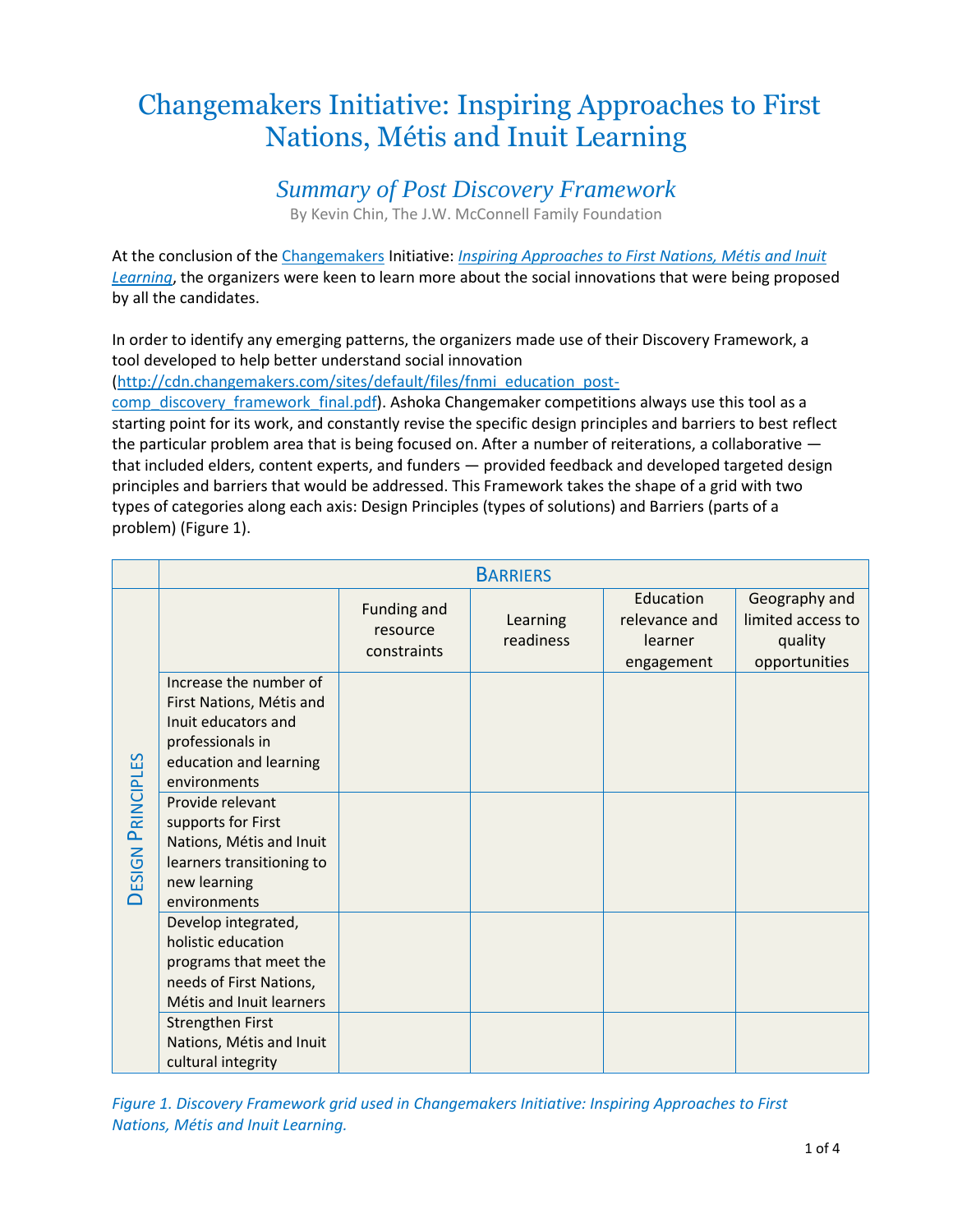# Macro-level Patterns

The competition attracted a total of 266 entries (10 of which were not categorized for various reasons). The 256 entries were categorized using the Discovery Framework grid according to its design principles and the barrier addressed (Figure 2).

|                          | <b>BARRIERS</b>                                                                                                                               |                                               |                       |                                                     |                                                                |  |  |
|--------------------------|-----------------------------------------------------------------------------------------------------------------------------------------------|-----------------------------------------------|-----------------------|-----------------------------------------------------|----------------------------------------------------------------|--|--|
| <b>DESIGN PRINCIPLES</b> |                                                                                                                                               | <b>Funding and</b><br>resource<br>constraints | Learning<br>readiness | Education<br>relevance and<br>learner<br>engagement | Geography and<br>limited access to<br>quality<br>opportunities |  |  |
|                          | Increase the<br>number of First<br>Nations, Métis and<br>Inuit educators and<br>professionals in<br>education and<br>learning<br>environments | 0(0)                                          | 2(1)                  | 3(1)                                                | 4(2)                                                           |  |  |
|                          | Provide relevant<br>supports for First<br>Nations, Métis and<br>Inuit learners<br>transitioning to<br>new learning<br>environments            | 4(2)                                          | 21(8)                 | 19(7)                                               | 10(4)                                                          |  |  |
|                          | Develop<br>integrated, holistic<br>education<br>programs that<br>meet the needs of<br>First Nations, Métis<br>and Inuit learners              | 15(6)                                         | 6(2)                  | 65 (25)                                             | 17(7)                                                          |  |  |
|                          | <b>Strengthen First</b><br>Nations, Métis and<br>Inuit cultural<br>integrity                                                                  | 10(4)                                         | 5(2)                  | 68 (27)                                             | 7(3)                                                           |  |  |

*Figure 2. Total number of entries categorized according to design principles and barriers addressed (%).*

Based on this information, approximately 50% of entries addressed issues related to developing integrated, holistic education programs (25%) and strengthening First Nations, Métis and Inuit cultural integrity (27%). The most often addressed barrier was "Education relevance and learner engagement" (approximately 60%). In terms of design principles, the most often addressed was integrated, holistic education programs (40%), and the least addressed was increasing the number of First Nations, Métis and Inuit educators (4%).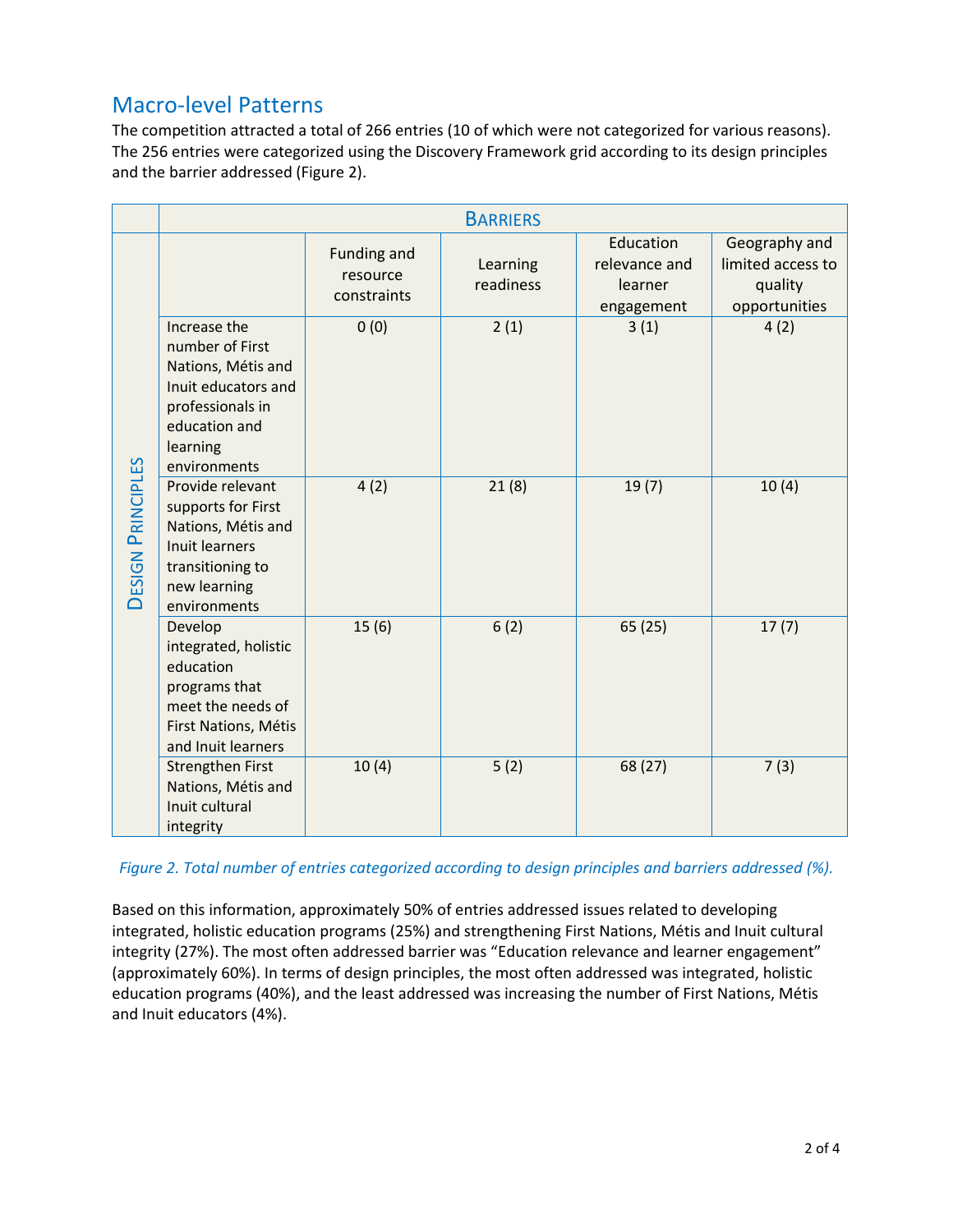# Micro-level Patterns

In addition to sourcing innovations, Changemakers also has the potential to better understand future trends and innovations of tomorrow. With that in mind, 30 shortlisted entries were categorized according to three criteria: innovation, social impact, and sustainability. These entries were again categorized using the Discovery Framework grid (Figure 3).

|                          | <b>BARRIERS</b>                                                                                                                               |                                               |                       |                                                     |                                                                |  |  |
|--------------------------|-----------------------------------------------------------------------------------------------------------------------------------------------|-----------------------------------------------|-----------------------|-----------------------------------------------------|----------------------------------------------------------------|--|--|
| <b>DESIGN PRINCIPLES</b> |                                                                                                                                               | <b>Funding and</b><br>resource<br>constraints | Learning<br>readiness | Education<br>relevance and<br>learner<br>engagement | Geography and<br>limited access to<br>quality<br>opportunities |  |  |
|                          | Increase the<br>number of First<br>Nations, Métis and<br>Inuit educators and<br>professionals in<br>education and<br>learning<br>environments | 0(0)                                          | 0(0)                  | 0(0)                                                | 1(3)                                                           |  |  |
|                          | Provide relevant<br>supports for First<br>Nations, Métis and<br>Inuit learners<br>transitioning to<br>new learning<br>environments            | 0(0)                                          | 5(17)                 | 2(7)                                                | 1(3)                                                           |  |  |
|                          | Develop<br>integrated, holistic<br>education<br>programs that<br>meet the needs of<br>First Nations, Métis<br>and Inuit learners              | 0(6)                                          | 1(3)                  | 8(27)                                               | 2(7)                                                           |  |  |
|                          | <b>Strengthen First</b><br>Nations, Métis and<br>Inuit cultural<br>integrity                                                                  | 1(3)                                          | 1(3)                  | 7(23)                                               | 1(3)                                                           |  |  |

#### *Figure 3. Thirty shortlisted entries categorized according to design principles and barriers addressed (% in brackets).*

Based on this information, a similar pattern is seen as with the macro-level: approximately 50% of entries addressed issues related to developing integrated, holistic education programs (27%) and strengthening First Nations, Métis and Inuit cultural integrity (23%). The most often addressed barrier was "Education relevance and learner engagement" (approximately 60%). In terms of design principles, the most often addressed was integrated, holistic education programs (40%), and the least addressed was increasing the number of First Nations, Métis and Inuit educators (3%).